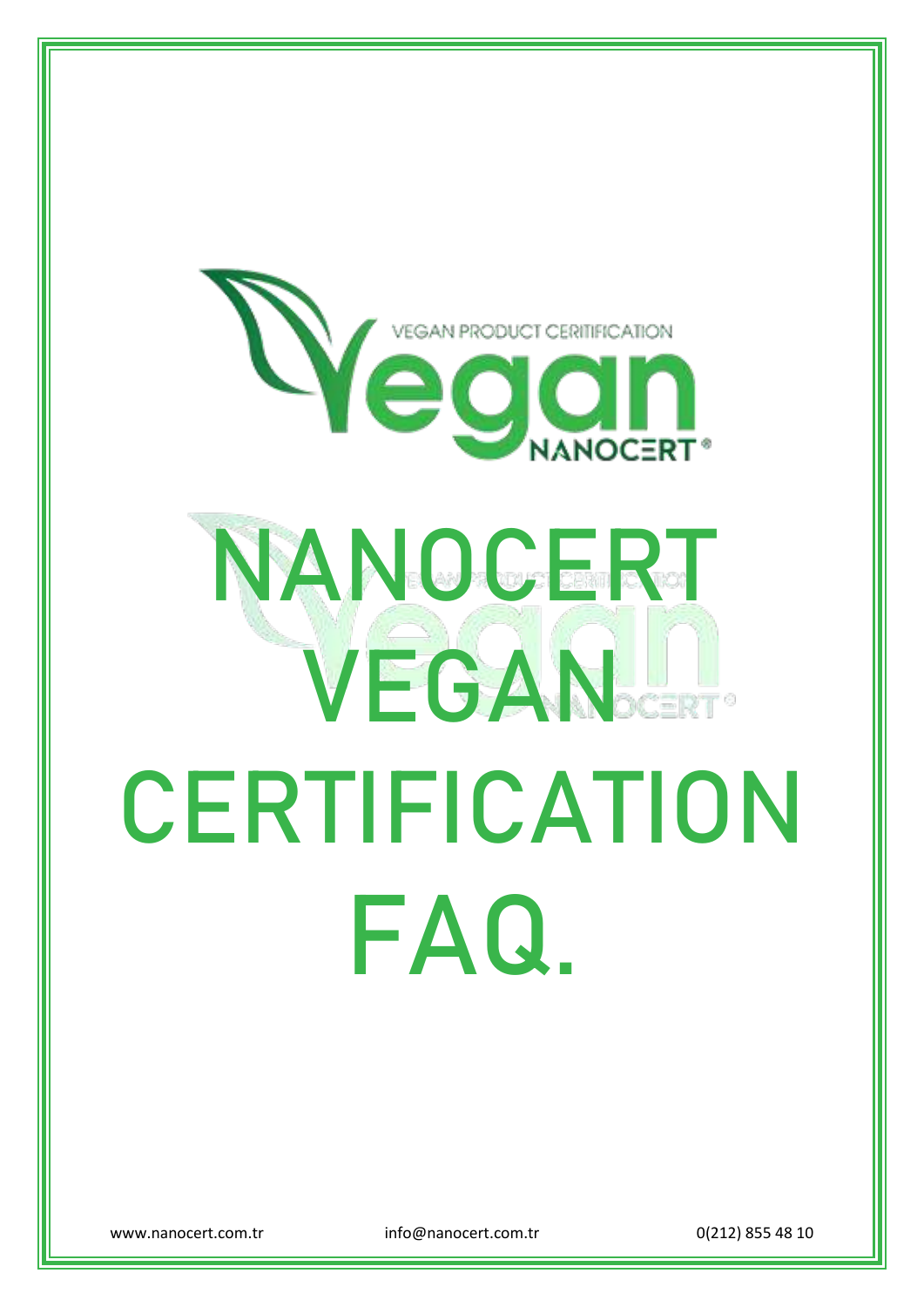**NANOCERT VEGAN ÜRÜN CERTIFICATION**



# Frequently Asked Questions

Nanocert Vegan Product Certification System; It is an initiative that brings consumers and companies together to support the economic development of vegan alternatives and promote more responsible consumption towards animals.

It has been developed as an independent labeling system in accordance with international standards established to support veganism, transparency, innovation and ensuring vegan product accessibility for all.

With this system, it is aimed to create a reliable vegan market with testing, analysis and certification on the products.

This document contains answers to frequently asked questions about the Nanocert Vegan Product Certification.

VEGAN PRODUCT CERTIFICATON

# **1. Why Choose Nanocert Vegan Product Certification?**

Nanocert Vegan Product Certification System; As an independent labeling system in line with international standards, it serves to support transparent, innovative vegan product accessibility for everyone.

The Nanocert Vegan Product Label assures the consumer that it is produced in accordance with the vegan product definition with the current compliance reference. With the Nanocert Vegan Product Certification System, you prove that your products are vegan and that you support the vegan lifestyle.

# **2. For Which Product Types Can I Get a Nanocert Vegan Product Certificate?**

The product categories certified under the Nanocert Cruelty Free Certification system are:

- − Food products
- − Cosmetics
- − Hand Sanitizer
- − Types of Perfumes
- − Cleaning equipment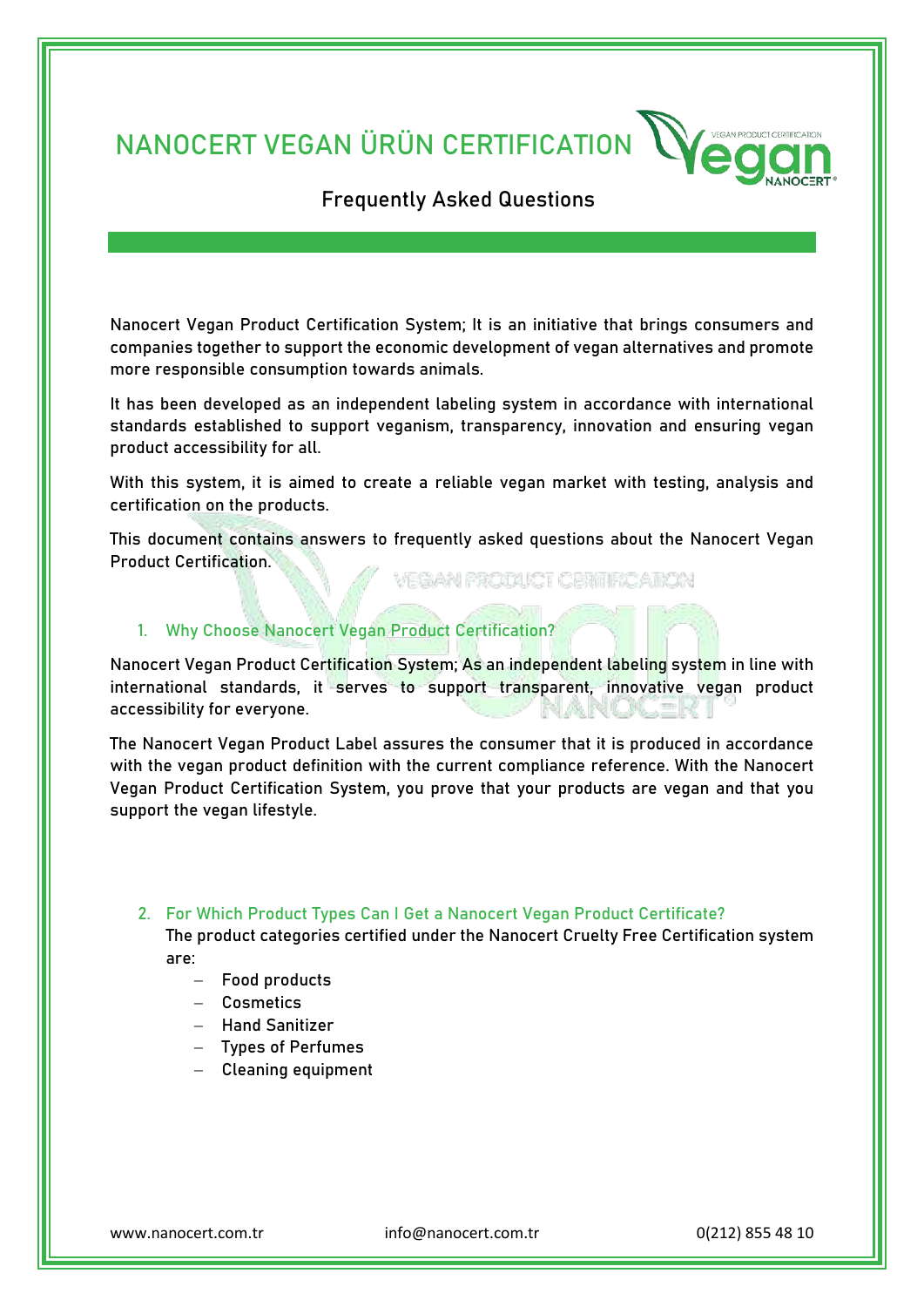**3. What are the Product Types within the Scope of Nanocert Vegan Product Certification?** The product types certified under the Nanocert Vegan Product Certification system

are as follows.

- Types of Food
- Skin care products - Bathroom Products
- Hair Care Products
- 
- Body Fragrances, Perfume
- Makeup supplies
- Personal Body Care Products such as Eyes, Teeth, Ears
- Animal Care Products
- Candles, Home Fragrances
- Furniture Polishes
- Descalers, Sink Openers
- Cleaning Wipes, Disinfectants
- Dish, Laundry, Floor, Surface, Carpet, Window and Oven Cleaning Products

# **4. How Long Does the Application Process Take?**

Companies can apply via our website (www.vegananaliz.com) or via our e-mail address vegananaliz@nanocert.com.tr. Afterwards, he/she must fill in the certificate application form sent to him/her completely. As a result of the evaluation to be made by the certification team, positive or negative feedback is made within a maximum of 2 working days.

MUSIKA TXIRTA

**NANOCERT®** 

# **5. How Long Does the Certification Process Take?**

Since the analysis and company audit will be carried out, the certification process takes 1-2 weeks on average.

### **6. What are the Company Documents Requested for Certification?**

The documents requested from the applicant companies at the first stage are as follows:

- − Product Content Information
- − Product Spec
- − Approved Supplier List
- − Approved Bid Contract
- − Trademark Registration Certificate
- − Business Registration/Approval Certificate
- − Trade Registry Gazette
- − Tax Board
- − Signature Circular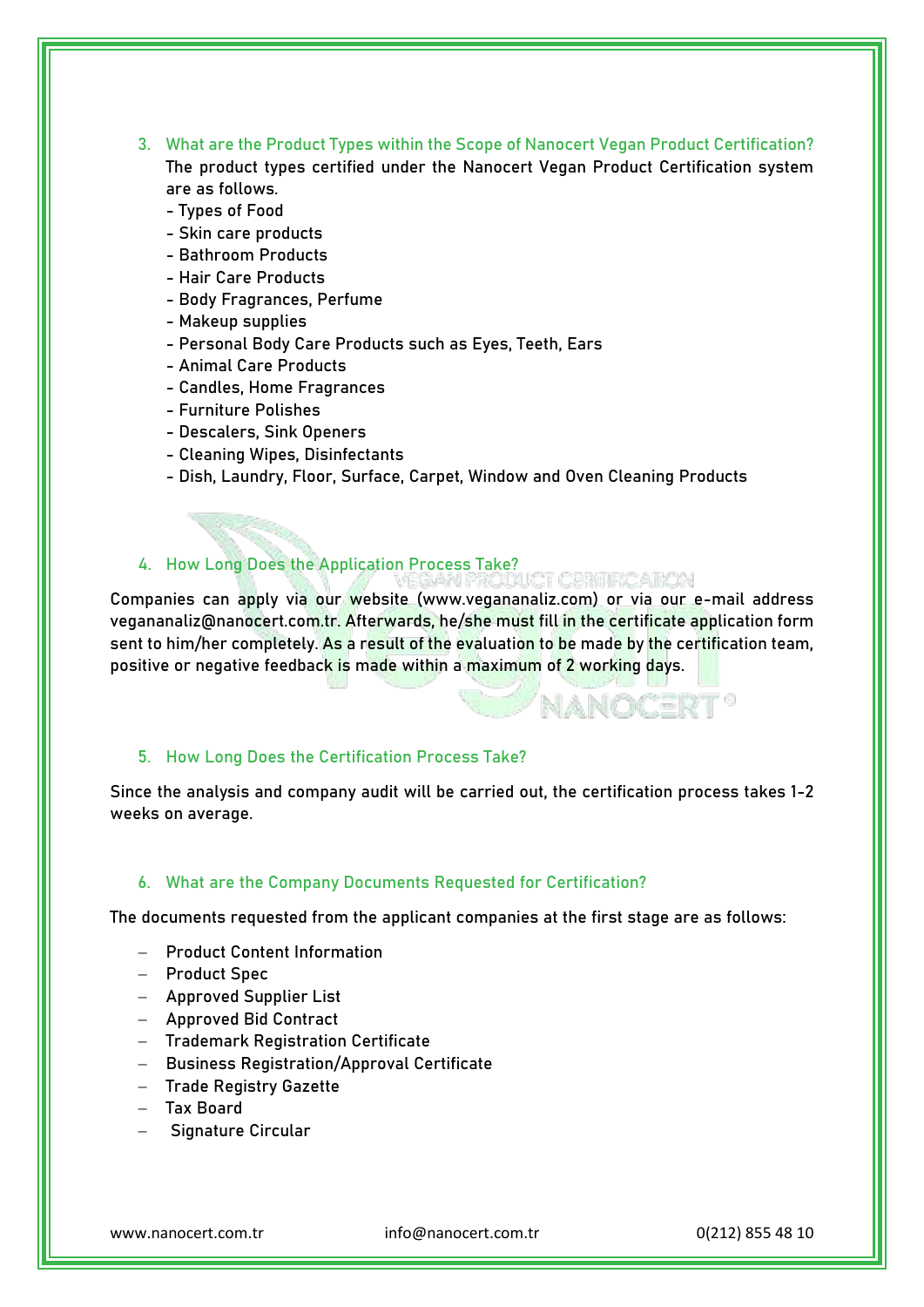# **7. What Stages Does the Certification Process Consist of?**

The certification process takes 1-2 weeks on average. In this process, the stages of certification in general can be explained as follows.

- Application process
- Certification team evaluation
- Completion of company documents
- Sending a product sample by the applicant company
- Analysis process
- Evaluation of the analysis process
- Company Audit
- Audit Evaluation
- Certification Approval Process

# **8. Which Stages of the Audit Process Cover?**

The Nanocert Vegan Product Certification process is a system based on analysis processes in general. Except for products with different product contents and companies producing nonvegan products, auditing is not carried out. In cases where firm audits are to be conducted, the controlled matters are briefly as follows: FRODUCH CHRISTAIR

- Product Ingredient Information
- Content Purchase Documents
- Product's Content Supplier List
- Storage Areas
- Production Site

# **9. What is the Analysis to Be Performed on the Product Claimed to be Vegan?**

Within the scope of vegan product analysis, animal DNA searches are carried out in globally accepted standards and methods.

NANOCERT®

#### **10. How Many Years Is the Certificate Validity Period?**

Certificate validity period is 2 years.

# **11. Is Nanocert Vegan Product Certification System Accredited?**

There is no body accrediting vegan product certification systems worldwide. As Nanolab Laboratories Group, we carry out vegan product analyzes in internationally recognized standards and carry out Vegan Product Certification within the scope of Nanocert certification institution. Our certificates are valid.